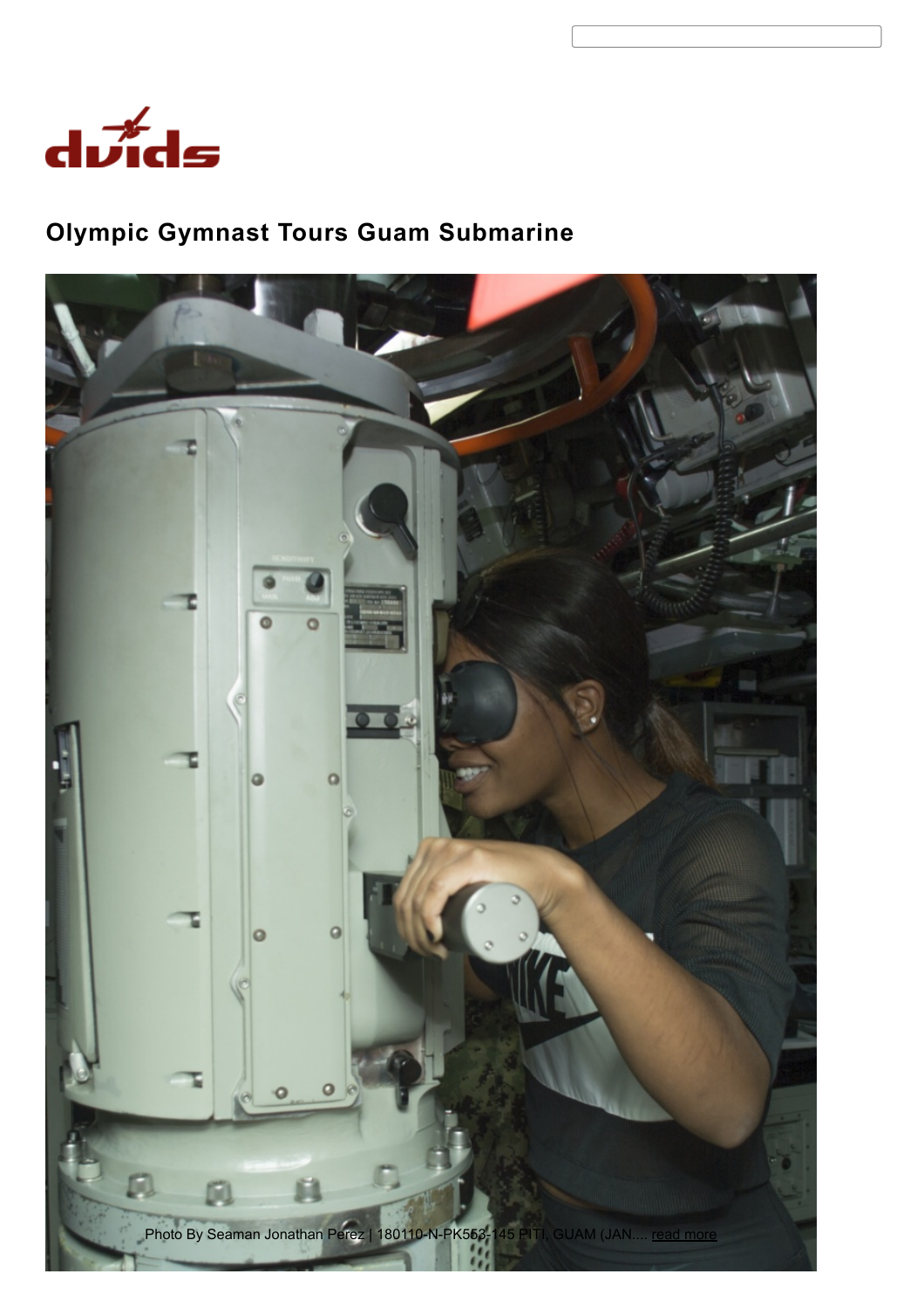#### PITI, GUAM 01.11.2018 Story by Seaman [Jonathan](https://www.dvidshub.net/portfolio/1482327/jonathan-perez) Perez [Commander,](https://www.dvidshub.net/unit/CSS15) Submarine Squadron 15

[Subscribe](https://www.dvidshub.net/alerts/unit/3691) 1

SANTA RITA, Guam (Jan. 11, 2018) – Los Angeles-class attack submarine USS Asheville (SSN 758) hosted three-time gold medal Olympic gymnast Gabby Douglas for a shipboard tour at Naval Base Guam (NBG), Jan. 10. Douglas, who came to Guam as part of a USO tour, jumped at the opportunity to tour Guam's newest submarine. Capt. Paul Pampuro, Asheville's commanding officer, greeted the gymnast upon her arrival.

"It's a huge honor just being able to come out here [to tour Asheville] and for everyone to welcome me with open arms," said Douglas.

Lt. j.g. Caleb Mazzola, a junior officer assigned to Asheville, led the tour and discussed the capabilities of the submarine as they walked topside before heading into the submarine's control room, living quarters, torpedo room, machinery room and mess decks.

"I just finished qualifying in submarine warfare two days ago and became eligible to lead tours," said Mazzola. "When I first heard we would be hosting Gabby Douglas' tour, I was so excited! I was watching in 2012 when she won her Olympic gold medal. This was my first time leading a tour of our submarine, and to have been able to lead Gabby Douglas and show her what we do was an honor."

Douglas was asked to be the first signature on a torpedo hoist side bar in Asheville's torpedo room. The side bar will be signed by the submarine's crew then preserved with a clear coat of paint, becoming a part of the boat's heritage until its decommissioning.

"It's definitely amazing to see everything behind the scenes and meet a lot of the [Sailors]," said Douglas. "I appreciate the military so much."

Douglas was invited to the bridge to get a view from the top of the sail before departing the submarine. Following the tour, Master Chief Culinary Specialist (Submarines) Simeon Yeboah, Asheville's chief of the boat, presented Douglas with a submarine ball cap, plaque and welcome aboard packet that included a photo of the submarine personalized by the commanding officer.

"It was an honor to meet Gabby Douglas," said Yeboah. "We're happy she had the time to be able to tour the Asheville. She was very pleasant to have on board."

The gymnast posed for photographs and signed autographs with Sailors and family members before leaving the pier.

"My daughter Justice practices ballet, but she's seen Gabby Douglas on TV," said Fire Control Technician 2nd Class Pablo Flores, a Sailor assigned to Asheville. "I was able to get a signed picture from her before she left the boat, I can't wait to take it home. I'm sure my daughter will be very happy when she sees it."

Many other fans had the opportunity to meet Douglas at Molly McGee's Irish Pub on NBG earlier in the day during a meet and greet organized as part of the USO tour.

"My daughter Athalia was first in line to meet her at Molly McGee's," said Lt. Junior Graciano, assigned to Commander, Submarine Squadron 15. "She's also a gymnast and was very excited to meet and talk with Gabby Douglas. She signed [Athalia's] leotard, which we are going to get framed along with her picture."

Douglas began her USO tour in Guam and will finish out her tour in Hawaii and Los Angeles. She has close ties with the military, as her father, grandfather and grandmother served in the Air National Guard.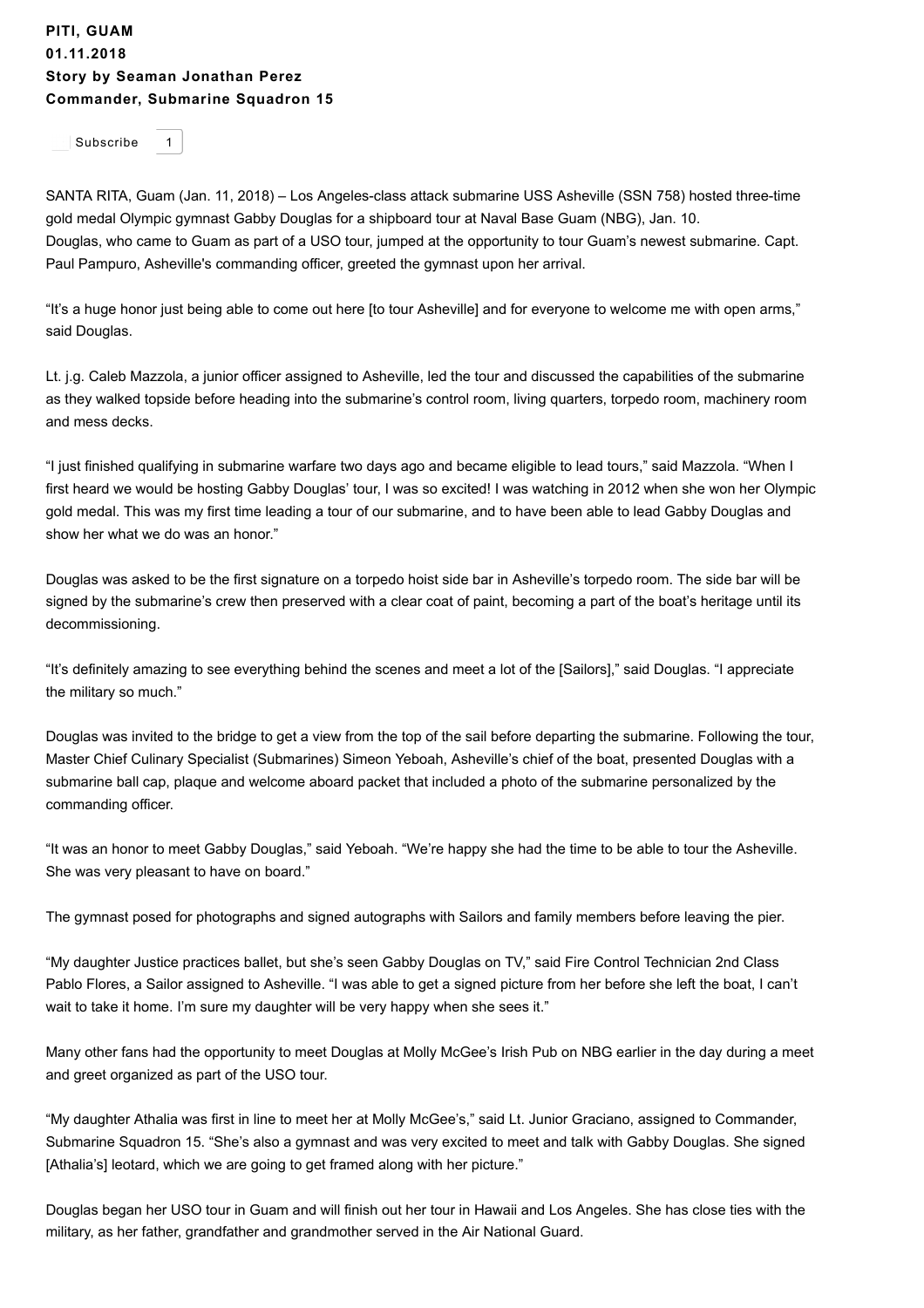Asheville is assigned to Commander, Submarine Squadron (COMSUBRON) 15, which is located at Polaris Point, Naval Base Guam in Apra Harbor, Guam, and consists of four Los Angeles-class attack submarines. The COMSUBRON 15 staff is responsible for providing training, material and personnel readiness support to these commands. Also based out of Naval Base Guam are submarine tenders USS Frank Cable (AS 40) and USS Emory S. Land (AS 39). The submarines and tenders are maintained as part of the U.S. Navy's forward-deployed submarine force and are readily capable of meeting global operational requirements.

For more news from Commander, Submarine Squadron 15, visit our official CSS-15 website at http://www.csp.navy.mil/css15 and our official Facebook page at https://www.facebook.com/SubmarineSquadron15/.

Are you interested in taking orders to Guam? Want to learn more about the duty station and life on our island? For more information, check out the 'Go Guam!' website at http://www.csp.navy.mil/go-guam/ and download the '1st Fifteen' checklist.

-30-

## NEWS INFO

| Date Taken:   | 01.11.2018       |
|---------------|------------------|
| Date Posted:  | 01.22.2018 00:49 |
| Story ID:     | 262715           |
| Location:     | PITI, GU         |
|               |                  |
|               |                  |
| Web Views:    | 81               |
| Downloads:    | 0                |
| Podcast Hits: | 0                |
|               |                  |

#### PUBLIC DOMAIN (2)

This work, Olympic Gymnast Tours Guam Submarine, by [SN Jonathan Perez,](https://www.dvidshub.net/portfolio/1482327/jonathan-perez) identified by [DVIDS](https://www.dvidshub.net/), must comply with the restrictions shown on <https://www.dvidshub.net/about/copyright>.

# CONNECTED MEDIA



## TAGS

[#Olympic #Gymnast #TourGuamSubmarine #GabbyDouglas](https://www.dvidshub.net/tags/news/olympic-gymnast-tourguamsubmarine-gabbydouglas-asheville-los-angelesclassfastattack-submarine-ssn-758-whygoguam) #Asheville #Los Angeles-classfastattack #submarin

### OPTIONS

Register/Login to Download

[Printable Version](https://www.dvidshub.net/news/printable/262715)

# LEAVE A COMMENT